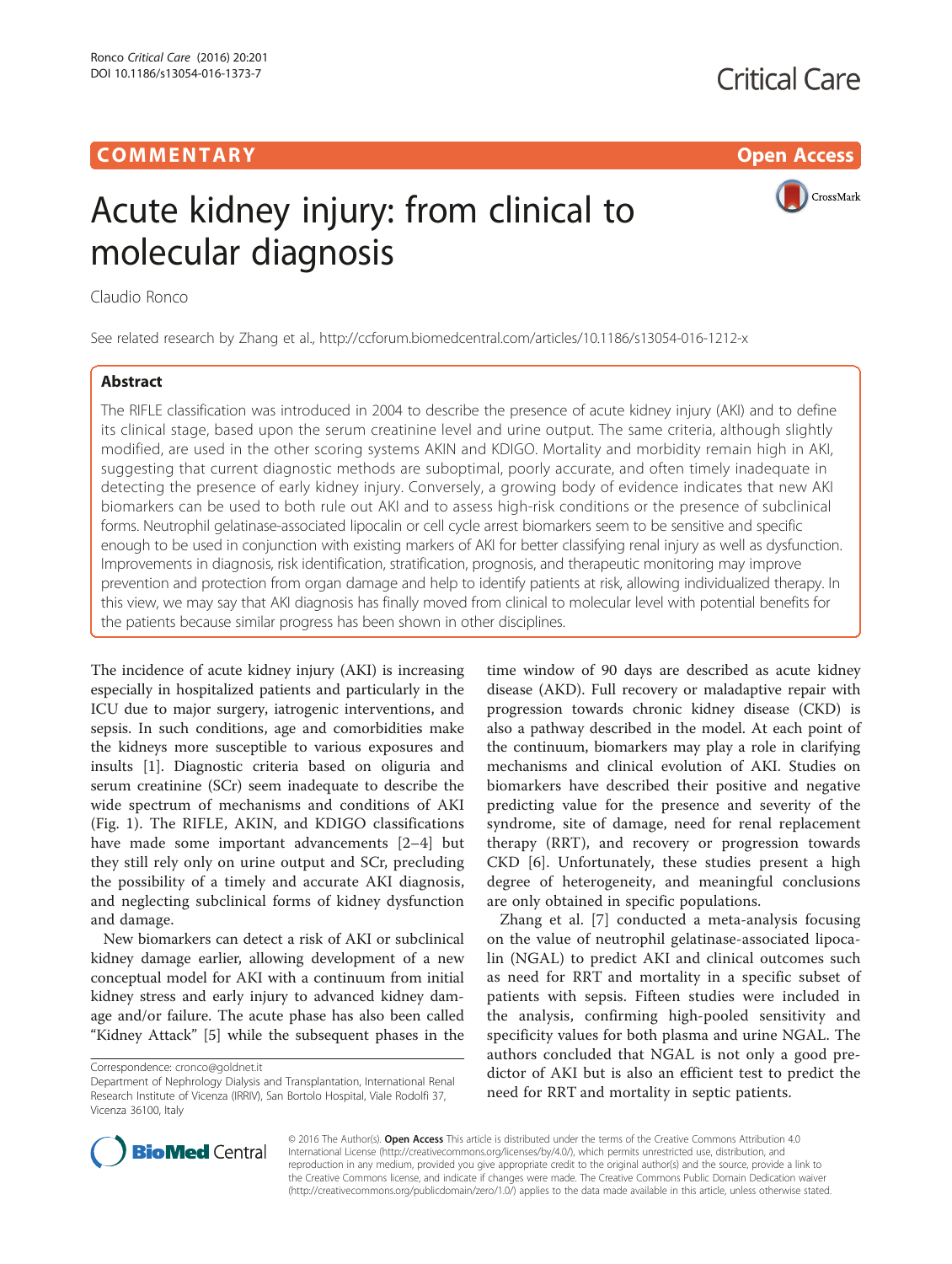<span id="page-1-0"></span>

Some questions remain open. Do we have discrete quantitative values correlated with level of damage/dysfunction or outcome? Can we diagnose AKI only in the basis of these molecular markers even in the absence of abnormal urine output or SCr? Does the cost/benefit ratio justify the use of these expensive biomarkers in critically ill patients? Are we ready to use these biomarkers routinely?

Not only can biomarkers be used to establish the presence and the severity of AKI, but they may also be used to identify a status of kidney stress or an increased susceptibility to insults. In such conditions, they may trigger early preventive and protective measures well before clinical AKI becomes manifest according to the KDIGO criteria [\[8\]](#page-2-0).

The ADQI consensus group proposed the use of biomarkers to diagnose AKI with kidney damage even in the absence of renal dysfunction [\[9](#page-2-0)]. In a recent publication, de Geus et al. [[10\]](#page-3-0) concluded that NGAL is a good predictive marker for AKI in high-risk cardiac surgery patients and generated a NGAL score identifying a meaningful threshold for both plasma and urine NGAL values. The score contains memorable NGAL levels useful to rule out AKI or to quantify the degree of tubular damage. In the same line, the recent validation of discrete limits of cell-cycle arrest biomarkers (TIMP-2 and IGFBP-7) allows one to rule out AKI or to identify high-risk conditions for AKI. These biomarkers can describe a condition of kidney stress highly predictive of mild to severe AKI [[11\]](#page-3-0). Biomarker levels may change

over time, allowing identification of different phases of the syndrome such as increased susceptibility and risk, subclinical kidney damage, tissue regeneration, and recovery or progression towards CKD. Subclinical AKI may be diagnosed only with the use of biomarkers, when classic criteria are still within normal range (Fig. [2\)](#page-2-0) [[12, 13](#page-3-0)]. Specific biomarkers may represent a molecular signature for every type of insult (e.g., ischemia, sepsis, toxic elements, etc.). Moving from clinical to molecular diagnosis of AKI may allow characterizing the causative role of specific pathogenic factors and may help to develop individual criteria and decisionmaking frameworks for the etiological variants of AKI. AKI biomarkers are useful also to identify conditions of partial recovery, maladaptive repair, and progression towards CKD, important consequences of AKI also for health care providers. A cost/benefit ratio may be inferred by the application of biomarkers in specific populations. Implementation of routine use of biomarkers triggering specific alert conditions and rapid response strategies may help prevent evolution of AKI into more severe stages or requirement for RRT. If this happens even in a limited cohort of patients where RRT can be avoided or progression to CKD can be prevented, the financial advantage of biomarkers will become evident for patients and even for health care providers.

In conclusion, some of the key questions about biomarkers begin to find concrete answers [[14\]](#page-3-0). The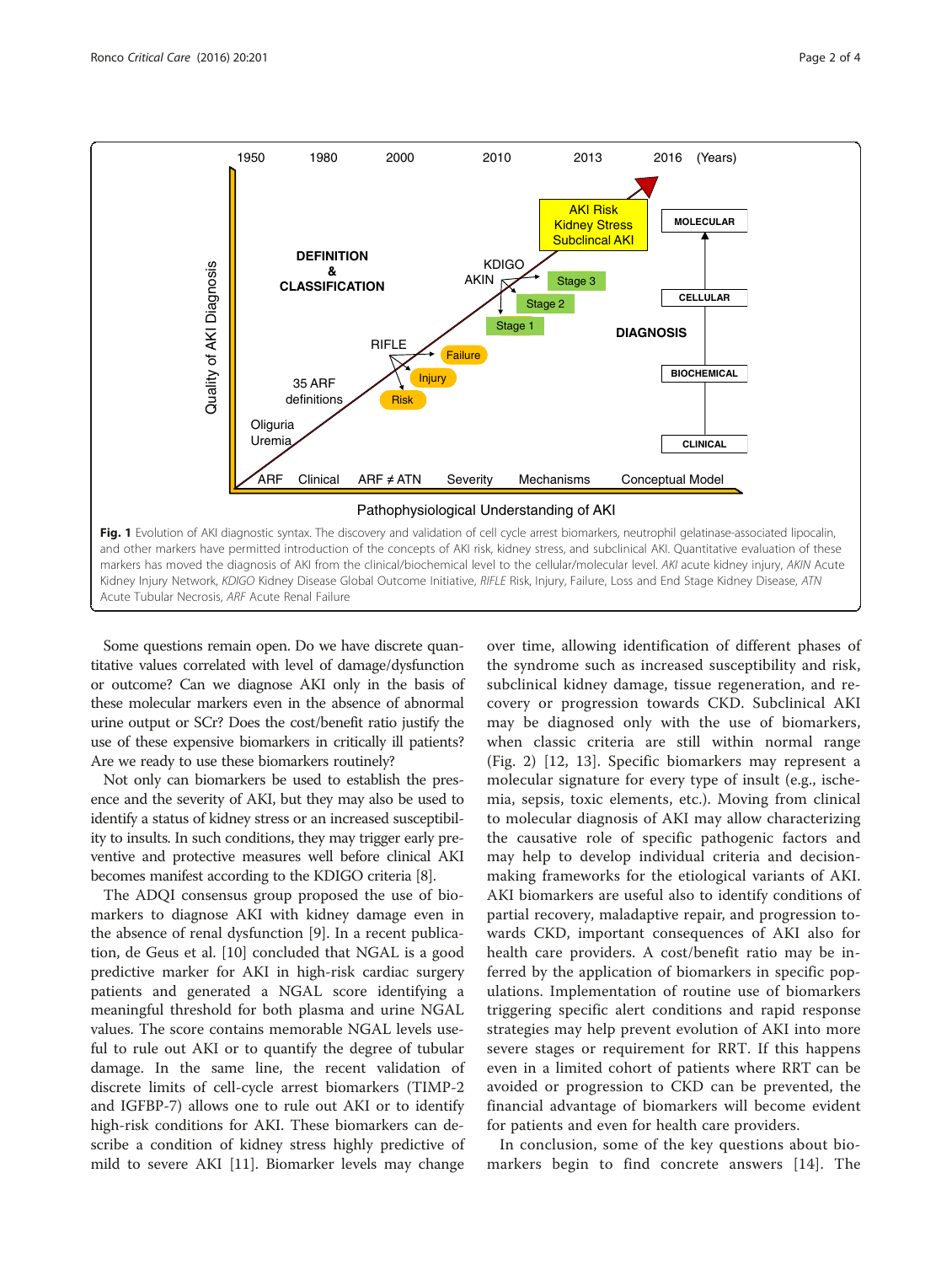<span id="page-2-0"></span>

additional value of making an early and accurate diagnosis of AKI is gaining evidence and the role of biomarkers is increasing. Discrete quantitative values correlating with the level of damage/dysfunction are available and they will foster further studies of validation and support. Beyond the detection of increased risk and kidney stress conditions, today we can make a diagnosis of AKI based solely on molecular criteria even in the presence of normal urine output or SCr. The concept is mirroring what happened in the acute coronary syndrome in the absence of ST elevation on the EKG, where troponin made possible the diagnosis of non-ST elevation myocardial infarction. [[15](#page-3-0)]. All of these considerations may suggest a remarkable cost/ benefit advantage justifying the use of expensive biomarkers in specific populations. Thus, we will probably soon be ready to use AKI biomarkers routinely for the benefit of the patients and the strategic evolution of our healthcare plans.

ADQI, Acute Disease Quality Initiative; AKD, acute kidney disease; AKI, acute kidney injury; AKIN, Acute Kidney Injury Network; CKD, chronic kidney disease; EKG, electrocardiogram; KDIGO, Kidney Disease Global Outcome Initiative; NGAL, neutrophil gelatinase-associated lipocalin; RIFLE, Risk, Injury, Failure, Loss and End Stage Kidney Disease; RRT, renal replacement therapy; SCr, serum creatinine

#### Authors' contributions

CR drafted the manuscript. The author read and approved the final manuscript.

Competing interests CR received speakers and consultation honoraria from ASAHI, Toray, FMC, Baxter, Astute, Bioporto, ESTOR, GE, and ABBVIE in the last 2 years. The author declares that he has no other competing interests.

### Published online: 07 July 2016

#### References

- 1. Hoste EA, Bagshaw SM, Bellomo R, Cely CM, Colman R, Cruz DN, et al. Epidemiology of acute kidney injury in critically ill patients: the multinational AKI-EPI study. Intensive Care Med. 2015;41(8):1411–23. doi:[10.](http://dx.doi.org/10.1007/s00134-015-3934-7) [1007/s00134-015-3934-7](http://dx.doi.org/10.1007/s00134-015-3934-7).
- 2. Bellomo R, Ronco C, Kellum JA, Mehta RL, Palevsky P, Acute Dialysis Quality Initiative workgroup. Acute renal failure—definition, outcome measures, animal models, fluid therapy and information technology needs: the Second International Consensus Conference of the Acute Dialysis Quality Initiative (ADQI) Group. Crit Care. 2004;8(4):R204–12.
- 3. Kellum JA, Mehta RL, Levin A, Molitoris BA, Warnock DG, Shah SV, et al. Development of a clinical research agenda for acute kidney injury using an international, interdisciplinary, three-step modified Delphi process. Clin J Am Soc Nephrol. 2008;3(3):887–94. doi[:10.2215/CJN.04891107.](http://dx.doi.org/10.2215/CJN.04891107)
- 4. Kellum JA, Lameire N, KDIGO AKI. Guideline Work Group. Diagnosis, evaluation, and management of acute kidney injury: a KDIGO summary (Part 1). Crit Care. 2013;17(1):204. doi[:10.1186/cc11454](http://dx.doi.org/10.1186/cc11454).
- 5. Kellum JA, Bellomo R, Ronco C. Kidney attack. JAMA. 2012;307(21):2265–6.
- 6. Agarwal A, Dong Z, Harris R, Murray P, Parikh SM, Rosner MH, Kellum JA, Ronco C; Acute Dialysis Quality Initiative XIII Working Group. Cellular and molecular mechanisms of AKI. J Am Soc Nephrol. 2016;27(5):1288-99. doi[:10.](http://dx.doi.org/10.1681/ASN.2015070740) [1681/ASN.2015070740](http://dx.doi.org/10.1681/ASN.2015070740). Epub 2016 Feb 9. PMID:26860342.
- Zhang A, Cai Y, Wang P-F, Qu J-N, Luo Z-C, Huang B, et al. Diagnosis and prognosis of neutrophil gelatinase-associated lipocalin for acute kidney injury with sepsis: a systematic review and meta-analysis. Crit Care. 2016;20:41. doi[:10.](http://dx.doi.org/10.1681/ASN.2015070740) [1681/ASN.2015070740](http://dx.doi.org/10.1681/ASN.2015070740) PMID:26880194.
- 8. Katz N, Ronco C. Acute kidney stress—a useful term based on evolution in the understanding of acute kidney injury. Crit Care. 2016;20(1):23. doi[:10.](http://dx.doi.org/10.1186/s13054-016-1184-x) [1186/s13054-016-1184-x.](http://dx.doi.org/10.1186/s13054-016-1184-x)
- 9. McCullough PA, Shaw AD, Haase M, Bouchard J, Waikar SS, Siew ED, et al. Diagnosis of acute kidney injury using functional and injury biomarkers: workgroup statements from the tenth Acute Dialysis Quality Initiative